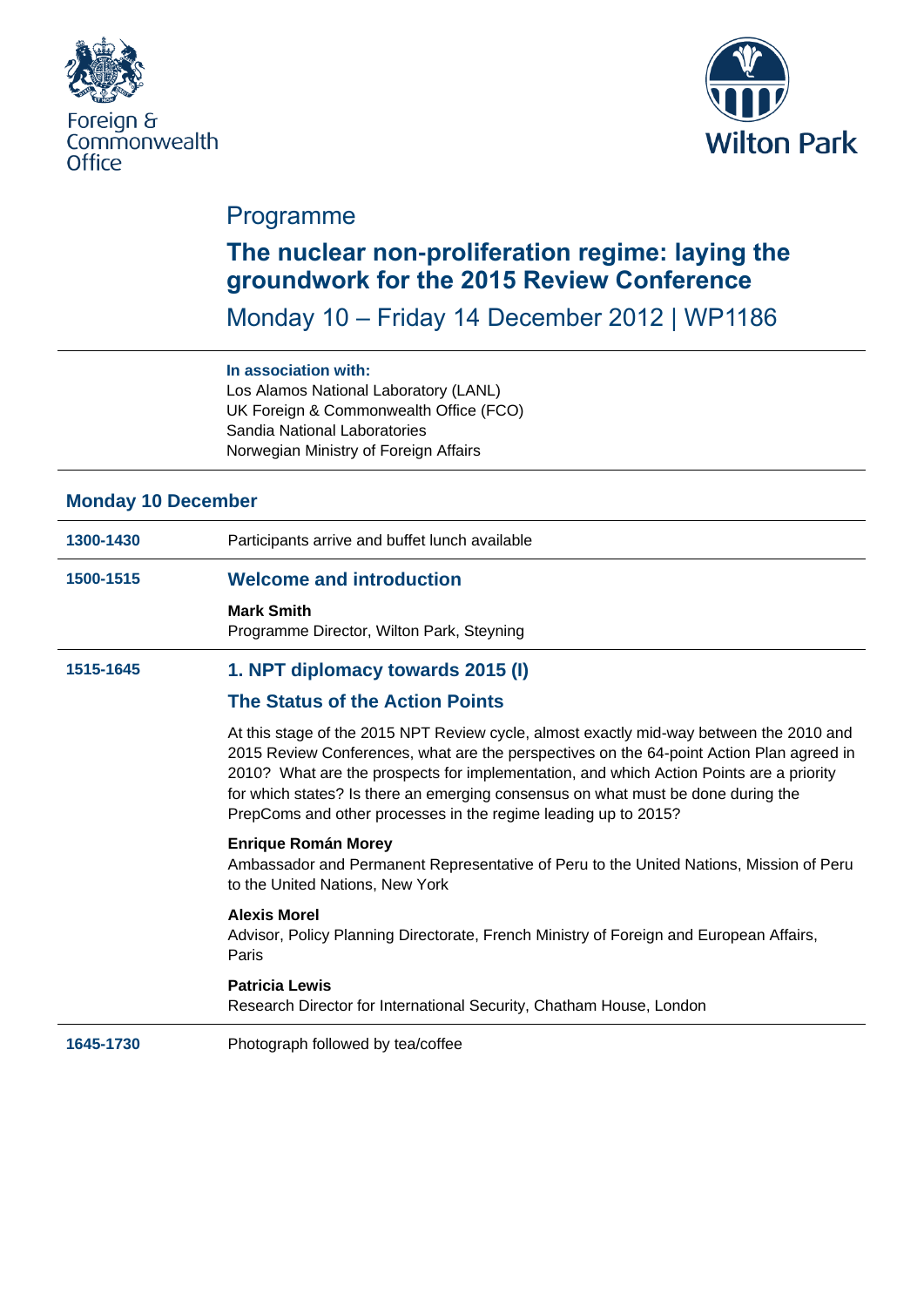## **1730-1900 2. NPT diplomacy towards 2015 (II)**

## **Constituencies in the regime**

How do bloc politics function within the regime? Are the standard groupings (P5, NAM, Western group etc) helpful or misleading? What scope exists for new groupings to emerge, in the way the NAC did? What role can be envisaged for the NAM in the run-up to 2015 and how will it interact with other groupings? What can the NWS and NNWS do to strengthen the non-proliferation regime? Why it is so often difficult for both groups to "do the right thing" in terms of non-proliferation and disarmament? What has worked in the past and what has not? What helps and what does not?

#### **Susan Burk**

Independent Consultant; Former Special Representative of the President for Nuclear Nonproliferation, US Department of State, Washington

#### **Maria Caridad Balaguer Labrada**

Counselor, Division of Multilateral Affairs, Ministry of Foreign Affairs, Havana

| 1930                       | <b>Drinks Reception</b>                                                                                                                                                 |
|----------------------------|-------------------------------------------------------------------------------------------------------------------------------------------------------------------------|
| 2000                       | Dinner                                                                                                                                                                  |
| <b>Tuesday 11 December</b> |                                                                                                                                                                         |
| 0800-0900                  | <b>Breakfast</b>                                                                                                                                                        |
| 0915-1045                  | 3. Nuclear energy, non-proliferation and disarmament (I)                                                                                                                |
|                            | <b>Transforming IAEA safeguards: political and technical challenges</b>                                                                                                 |
|                            | Laura Rockwood<br>Section Head, Non-Proliferation and Policy Making, Office of Legal Affairs, International<br>Atomic Energy Agency (IAEA), Vienna                      |
|                            | João Marcelo Galvão De Queiroz<br>Head, Disarmament and Sensitive Technologies Division, Ministry of External Relations,<br><b>Brasilia</b>                             |
| 1045-1115                  | Tea/coffee break                                                                                                                                                        |
| 1115-1245                  | <b>4. Nuclear outliers</b>                                                                                                                                              |
|                            | What can be done about nuclear outlier states, particularly Iran and the DPRK? Is this the<br>end of engagement, leaving containment strategies as the fallback option? |
|                            |                                                                                                                                                                         |
|                            | <b>Robert Litwak</b><br>Vice President for Scholars and Academic Relations; Director of International Security<br>Studies, Woodrow Wilson Center, Washington            |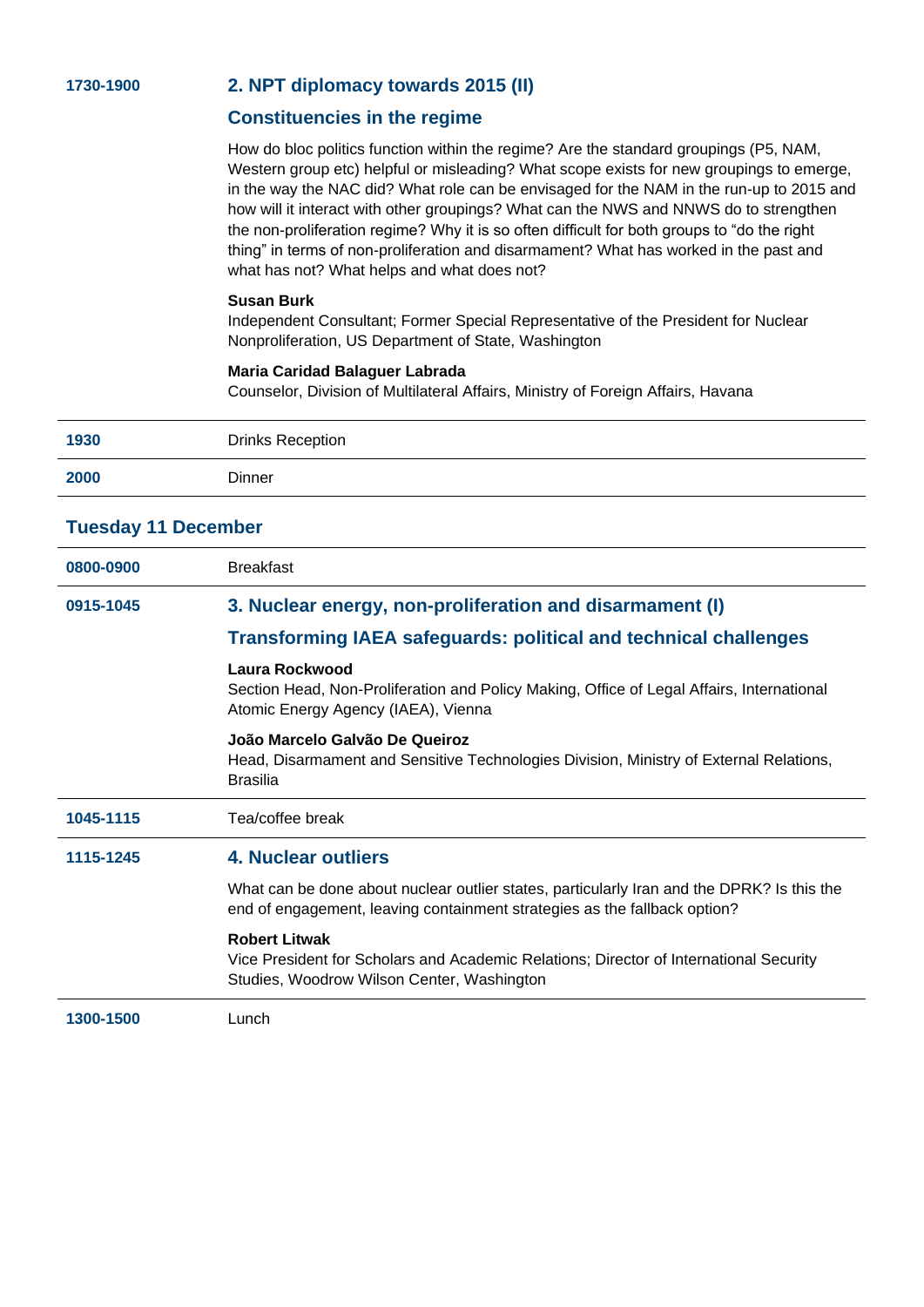| 1500-1630 | 5. The Iranian nuclear issue                                                                                                                                                                              |
|-----------|-----------------------------------------------------------------------------------------------------------------------------------------------------------------------------------------------------------|
|           | <b>Chair: Richard Burge</b><br>Chief Executive, Wilton Park, Steyning                                                                                                                                     |
|           | <b>Mark Fitzpatrick</b><br>Director, Non-Proliferation and Disarmament Programme, International Institute for<br>Strategic Studies (IISS), London                                                         |
|           | <b>David Bertolotti</b><br>Director for Nuclear Disarmament and Non-Proliferation, Directorate for Strategic Affairs,<br>Security and Disarmament, French Ministry of Foreign and European Affairs, Paris |
|           | <b>Shahram Chubin</b><br>Non-Resident Senior Associate, Nuclear Policy Program, Carnegie Endowment for<br>International Peace, Geneva                                                                     |
| 1630-1700 | Tea/coffee break                                                                                                                                                                                          |
| 1700-1830 | 6. The road to Helsinki: ensuring success at the Middle East WMD-Free<br><b>Zone Conference</b>                                                                                                           |
|           | <b>Chair: Richard Burge</b><br>Chief Executive, Wilton Park, Steyning                                                                                                                                     |
|           | <b>Emily Landau</b><br>Director, Arms Control and Regional Security Program, Institute for National Security<br>Studies (INSS), Tel Aviv                                                                  |
|           | <b>Wael Al-Assad</b><br>Director of Disarmament and Multilateral Relations, League of Arab States, Cairo                                                                                                  |
|           |                                                                                                                                                                                                           |

# **Wednesday 12 December**

| 0800-0900 | <b>Breakfast</b>                                                                                                                                                                                                        |
|-----------|-------------------------------------------------------------------------------------------------------------------------------------------------------------------------------------------------------------------------|
| 0915-1045 | 7. US nuclear non-proliferation policy after the 2012 elections                                                                                                                                                         |
|           | What is the likely path of US policy in the run-up to the 2015 Review Conference? What<br>priorities will the second Obama administration pursue and what role can the US play in<br>fostering consensus ahead of 2015? |
|           | <b>Madelyn Creedon</b><br>Assistant Secretary of Defense for Global Strategic Affairs (GSA), US Department of<br>Defense, Washington                                                                                    |
|           | <b>Thomas Countryman</b><br>Assistant Secretary of State for International Security and Nonproliferation, US Department<br>of State, Washington                                                                         |
|           | <b>Christopher Ford</b><br>Senior Fellow, Hudson Institute, Washington                                                                                                                                                  |
| 1045-1115 | Tea/coffee break                                                                                                                                                                                                        |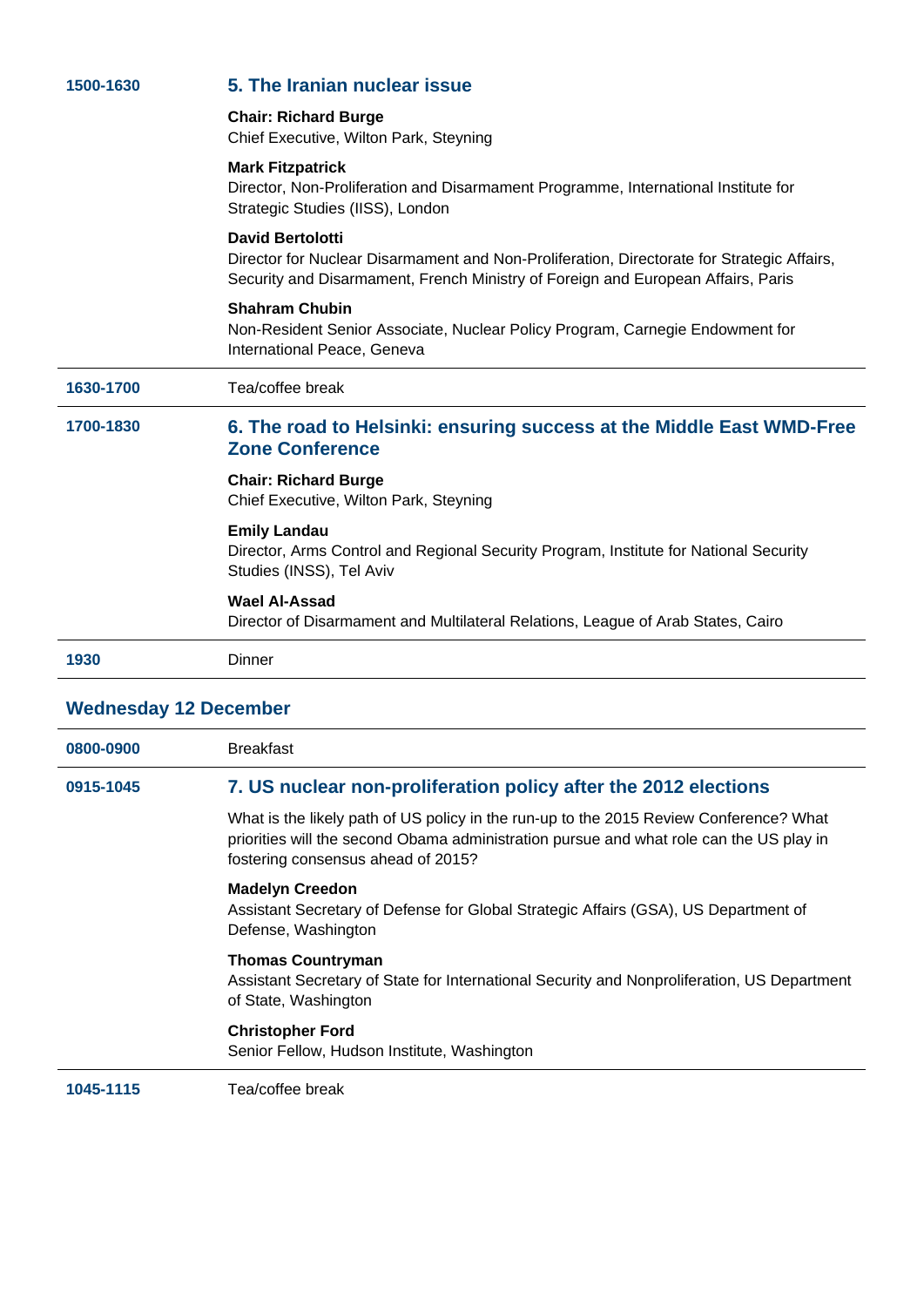| 1115-1245 | 8. Nuclear energy, non-proliferation and disarmament (II)                                                                                                                                                                                        |
|-----------|--------------------------------------------------------------------------------------------------------------------------------------------------------------------------------------------------------------------------------------------------|
|           | Latency as problem or as solution?                                                                                                                                                                                                               |
|           | <b>Joseph Pilat</b><br>Program Manager, National Security Office, Los Alamos National Laboratory (LANL), Los<br>Alamos                                                                                                                           |
|           | <b>Zia Mian</b><br>Research Scientist, Program on Science and Global Security (SGS), Princeton University<br>Princeton                                                                                                                           |
| 1300      | Lunch                                                                                                                                                                                                                                            |
| 1400      | Optional excursion to Brighton or tour of Wiston House and grounds                                                                                                                                                                               |
| 1700-1730 | Tea/coffee break                                                                                                                                                                                                                                 |
| 1730-1900 | 9. Working groups                                                                                                                                                                                                                                |
|           | <b>Nuclear disarmament education</b>                                                                                                                                                                                                             |
|           | <b>Ibrahim Said Ibrahim</b><br>Second Secretary, Permanent Mission of Egypt to the League of Arab States, Cairo                                                                                                                                  |
|           | Nuclear safeguards: verification of non-proliferation and disarmament<br>- what more is needed?                                                                                                                                                  |
|           | <b>Tarig Rauf</b><br>Principal, Global Nuclear Solutions, Vienna                                                                                                                                                                                 |
|           | Strengthening the global nuclear security system                                                                                                                                                                                                 |
|           | <b>Deepti Choubey</b><br>Senior Director, Nuclear and Bio Security, Nuclear Threat Initiative (NTI), Washington                                                                                                                                  |
|           | The EU contribution to the 2015 NPT Review Process: challenges for<br>the 2013 PrepCom                                                                                                                                                           |
|           | <b>Wolfgang Rudischhauser</b><br>Chair, Working Party on Non-proliferation CONOP; Directorate for Security Policy and<br>Conflict Prevention, WMD, Conventional Weapons and Space Division, European External<br>Action Service (EEAS), Brussels |
| 1930      | Dinner                                                                                                                                                                                                                                           |

## **Thursday 13 December**

| 0800-0900 | <b>Breakfast</b>                                                                                                          |
|-----------|---------------------------------------------------------------------------------------------------------------------------|
| 0915-1045 | 10. Prospects for a multilateral nuclear future                                                                           |
|           | <b>Bruno Tertrais</b><br>Senior Research Fellow, Foundation for Strategic Research (FRS), Paris                           |
|           | <b>James Acton</b><br>Senior Associate, Nuclear Policy Program, Carnegie Endowment for International Peace,<br>Washington |
| 1045-1115 | Tea/Coffee break                                                                                                          |